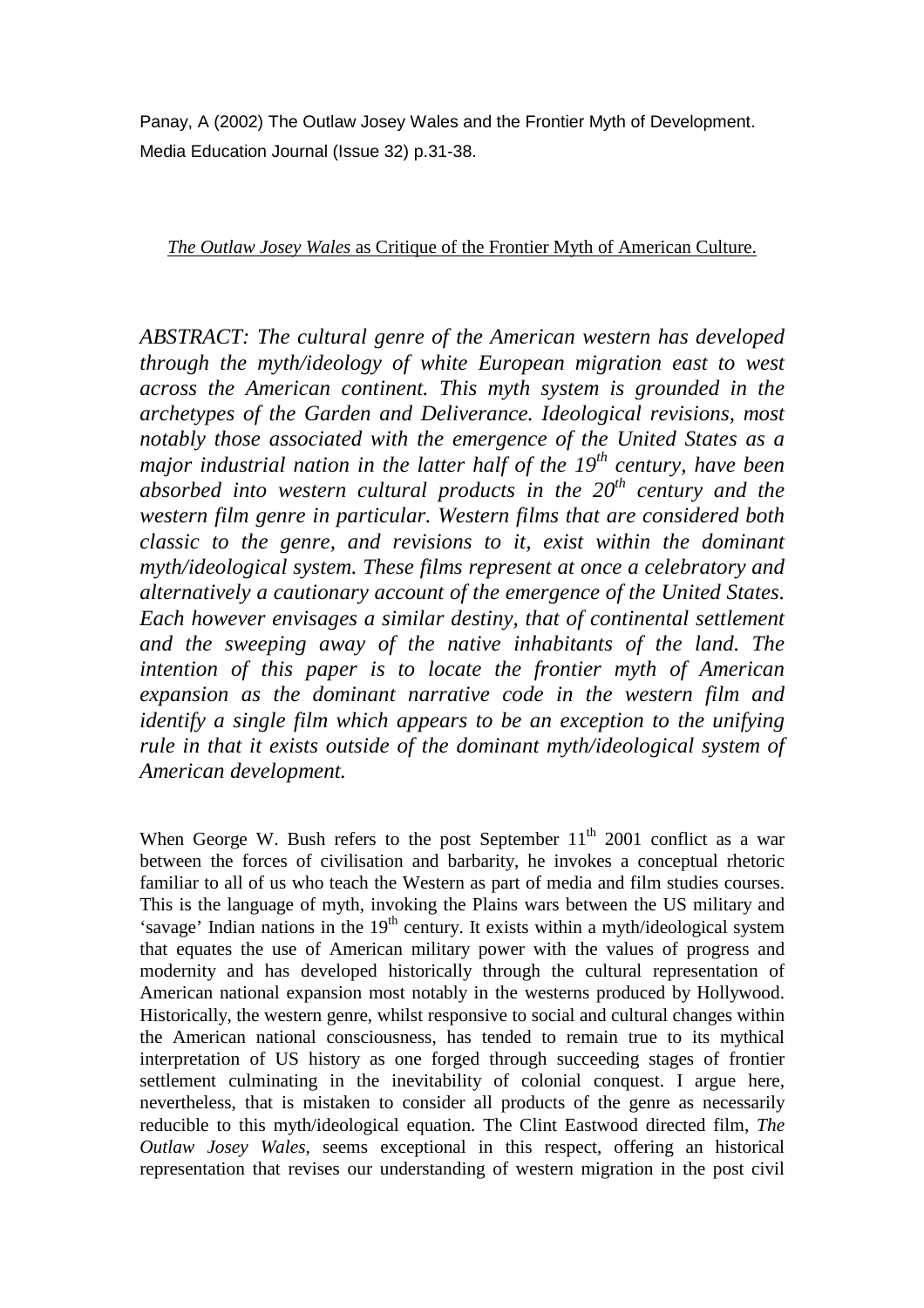war period and effectively undermines the mythic foundations upon which the genre is built. This film offers, I think, both a true revision of the genre, and contemporarily an alternative framework from which to consider the kinds of meaning attached to the present rhetoric of war.

 Midway through *The Outlaw Josey Wales*, Wales responds curiously to speech made by Lone Watie, an ageing Cherokee regarding his nation's defeat and subsequent betrayal by the Union government. Apparently without sarcastic intent Wales mutters, 'seems like we can't trust the white man.' What is interesting in this line is not that it conforms to a familiar trope in revisionist westerns, the doomed Indian as hero set against the land lust and violence of the whites, *Josey Wales* is subtler than this. What Wales seems to articulate here is a sense of his own inclusion within taxonomy of fate that is designed and administered by a rapacious government. *The Outlaw Josey Wales* describes the persecution and violent pursuit from Missouri to Texas of a gender and racially mixed band of the American oppressed. Wales's own status is described early in the piece by a soldier/senator who orders him hunted down as an 'insurrectionist rebel.'

 The Outlaw Josey Wales is in many ways a highly unusual American film, let alone western. Released in the bicentennial year of 1976 in a period of so called economic 'stagflation', Presidential instability and the continuing reverberations from Watergate and Vietnam, the film appears not simply as a cultural response to these events but as a critique of the national myth of colonisation. In *The Outlaw Josey Wales* colonisation is not an exercise in natural human progress and neither does it occur east to west in a rolling wave of the imagination of historian Frederick Jackson Turner, but is messy. There are incursions and territorial wrangles north to south and south to north. Movement west after the Civil War has little to do with the renewed vigour of a freshly reconciled nation, as it is classically depicted in the genre, or with the desire to 'see the frontier before it disappears' (*Dances with Wolves* 1990) which is a narrative theme in more contemporary pro-Indian films or those that mourn the end of the west (*Lonesome Dove* 1988). In the *Outlaw Josey Wales* people are forcibly displaced, men and women, young and old, brown and white. As the nation is spreading across the western lands we accompany Josey Wales and his group through a country that is thick with carpetbaggers, buffalo hunters, unprincipled entrepreneurs, desperate bounty hunters, commancheros, the crippled and destitute of the civil war. This film constantly reminds of the forced flight of its central sympathetic characters. Wales himself fleeing pursuit by government forces, the Cherokee Lone Watie escaping from the immiseration of forced living on officially designated lands for defeated Indian peoples, a Navajo Indian woman running from indebted slavery to a brutal white trader and the mother and daughter of a family heading west because they have nothing in their native battle torn Kansas worth staying on for. In this western colonisation is not something practised or achieved by the spontaneous and heroic migration of individuals, but by the deliberate and vengeful policy of governments and as the consequences of war and its devastation of the lived environment and decimation of people's lives.

 The western genre has always been preoccupied with the mythic settlement and spread of former European peoples across the American continent. It is accepted that in large part it is exactly this narrative code, the Frontier Myth, which gives to the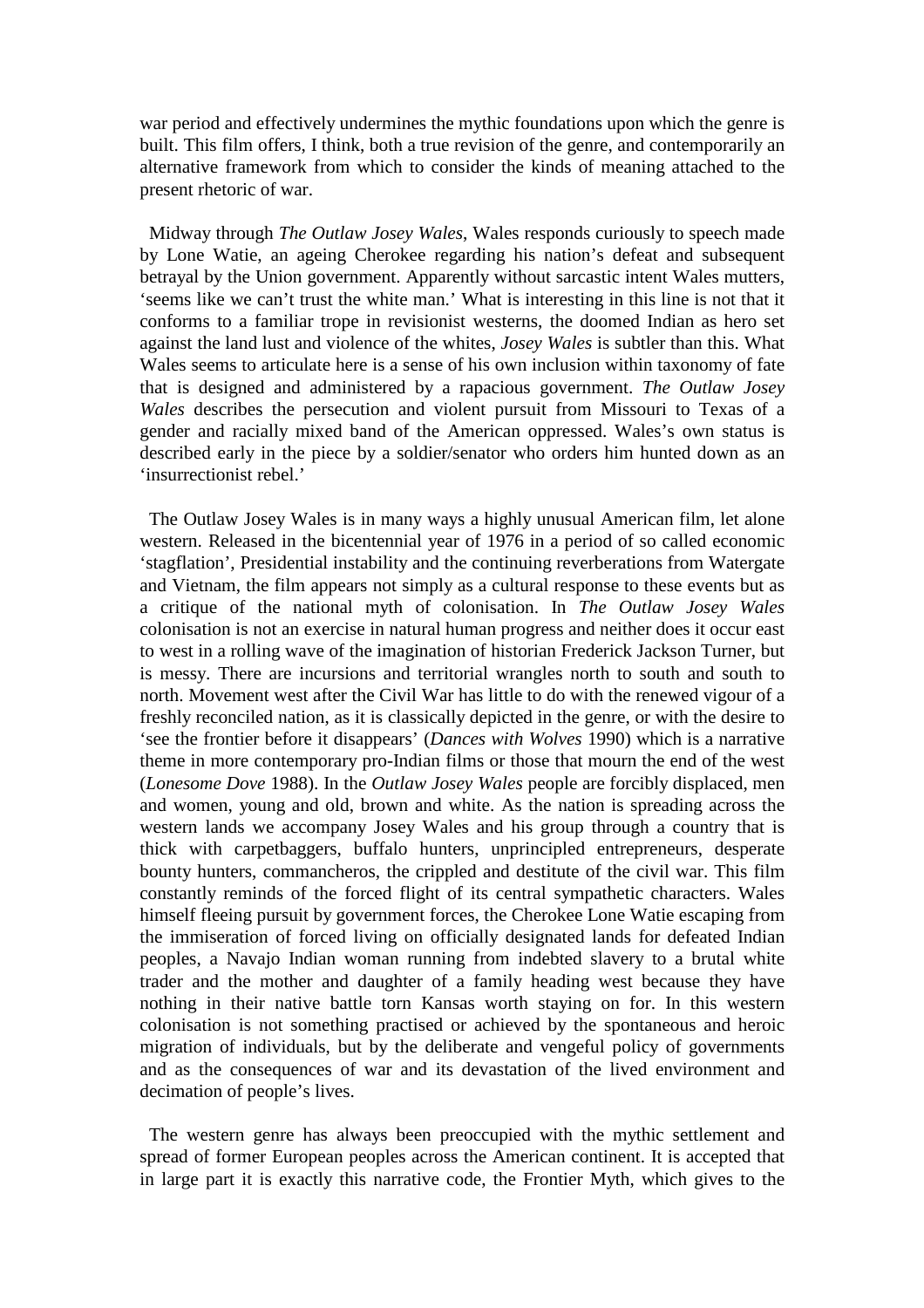genre it's vitality and power, ensuring its continuing appeal even as cultural products bearing its mark dwindle in volume. Social historian Richard Slotkin identifies the frontier as 'The central myth/ideological trope of American culture'(Slotkin, 1985). Representations of the frontier wilderness in American literary culture have tended to represent it as a mythic space. A conjunction offering an abundance of free open space and the promise of restorative even transformatory powers. From Natty Bummpo in Fenimore-Cooper's chronicles, to Lieutenant John J. Dunbar in *Dances with Wolves,* the frontier wilderness has symbolised to Americans the promise of spiritual and cultural rejuvenation. Henry Nash Smith (1978, p3-12) further recognised the functional importance of frontier mythology to the impetus for national expansion and economic development in the  $19<sup>th</sup>$  century. Arguing that the cultural perception of the western wilderness was one of infinite space and consequently limitless economic opportunity, he theorises that that west provided a 'safety valve' through which the tensions associated with urbanism in Europe, and steadily in the East of the U.S, could be circumvented in America by the releasing of people onto the frontier.

 In 'The Significance of the Frontier in American History', delivered as a paper to the American Historical Association in 1893, Frederick Jackson Turner accounts for American expansion in the abundance of material wealth able to be realised through settlement on the western frontier. The availability of free land leads to the establishment of settlements providing commercial centres and communication gateways. As one frontier settles so significant populations overleap it to begin the process again on as yet unsettled lands. For Turner and those historians later identified as 'Turnerians', frontier movement westward in this fashion provides the roots of an exceptional American development. It is the frontier experience of American history which marks it out as unique in the histories of those nations whose modernising impulses originate in Europe.

 American exceptionalism, characterised by a mythical frontier experience is a central theme in the western. Both the romantic and national/political components of the frontier myth provide for numerous plot lines and symbolic representations of people, land and nation. Most often these mythic components are intertwined to represent the epic scale of American achievement in first subduing and then settling the continent. At the height of its popularity to the 1960's the western provided for a celebratory representation of this historic struggle. The genre's principal movie icons such as John Wayne came to represent to Americans not simply the embodiment of a nation's idealised view of itself, the mythic representation of an American national character, but the fact of American history personified. In John Ford's great film *The Man Who Shot Liberty Valance* (1962) a newspaper man proclaims that (when) 'the legend becomes fact print the legend!' This line from a film maker who above all others represented the colonisation process in heroic terms, aptly describes the predominant narrative project of the bulk of western films prior to the turbulent decade of the  $1960's.$ 

 In the western the legend *is* printed as fact. Fact becomes the myth of frontier expansion as imagined in the Frontier Myth. Central and recurring narrative codes are the struggle to establish white civilisation, the imposition of law and order and the wars with Indians over claims to the land. American social concerns in the late 1960's and early 1970's with civil rights and military adventurism in South East Asia, were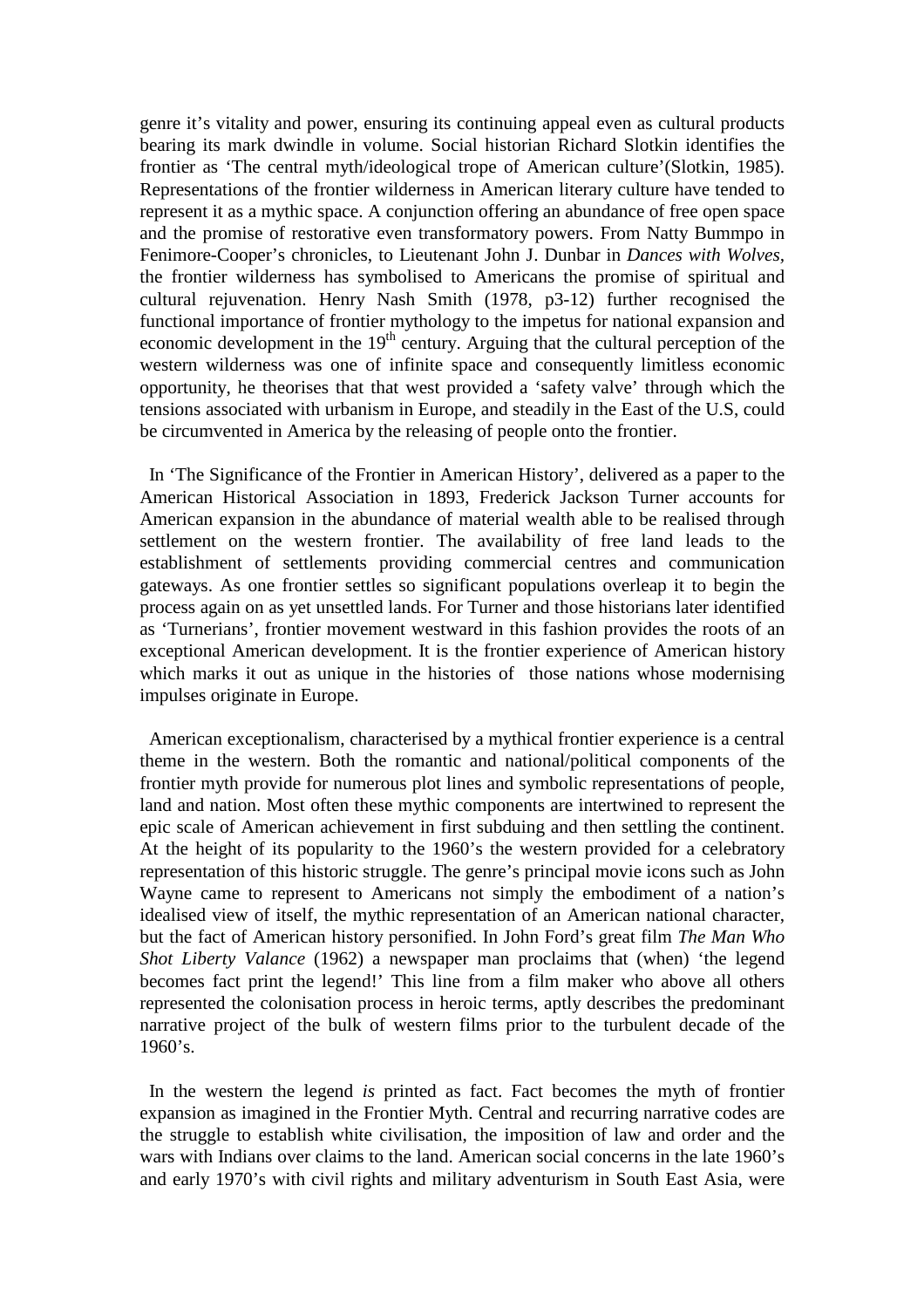reflected in revisions to the classic western format. What may now be termed classic revisionist westerns, such as *Little Big Man* (1970) and *Soldier Blue* (1970), articulate these concerns through revised narrative structures which now concentrate on the decimation of native American peoples by a technologically mighty military power. The stoic and humane frontier soldiers, lovingly crafted by John Ford as defenders of white civilisation in a 'fatal environment', to borrow Richard Slotkins' term, are replaced in revisionist films by military gangsters. The representation in both *Little Big Man* and *Soldier Blue* of a massacre of Cheyenne villagers in 1868 is a prescient reminder to contemporary audiences of the origins of the My Lai massacre some one hundred years later in 1969.

 Although the revisions to the western narrative format of this time are stark, representing an almost complete break with their generic forebears, it can be shown that what I've called 'classic' revisionist westerns are still grounded within the myth/ideology of the frontier, and especially in the cultural representation of mythic space first established in the metropolitan centres of the eastern seaboard either as an abundance of free land for economic renewal and opportunism, or as a place with the potential for spiritual uplift and rejuvenation. American literary variants had imagined the western lands as a space possessing of the ability to rejuvenate and transform the spirit. In this Eden the Indian was a noble savage, spiritually attuned to the rhythms of the Earth. Crucially for the largely bourgeois audiences who read, and for whom cultural products of this type were intended, they existed free from the turbulent memories of social and industrial upheaval in their former European homelands. As industrialism develops in an American context in the  $19<sup>th</sup>$  century, this myth variant appeals to a sense of growing fear over the spread of urbanism, social concerns surrounding overcrowding in eastern cities, growing antagonism between classes and frequent outbreaks of labour unrest.

 The representation of the west as mythic space, a place free of the stresses and ravages of a modernising industrial society clearly has some resonance to the structures of feeling embodied in the counter-cultural concerns of the 1960's. In the *Little Big Man* released in 1970 the continual narrative and visual shift between the settled lands of spreading white society and frontier lands inhabited by the Cheyenne is as much social and cultural as geographic and spatial. The Cheyenne reflect the noble savages of cultural myth and are barely concealed representations of hippies. White civilisation on the other hand is depicted as anything but. The townscapes are ugly and the people who inhabit them are crude sometimes violent hypocrites, narcissistic and vain glorious, as in the depiction's in this film of western legends George Armstrong Custer and Wild Bill Hickock.

 The narrative origins of the 'classic' revisionist type film are found in Delmer Davies's *Broken Arrow* (1950) and in Sam Fuller's *Run of the Arrow* (1957). These films are critical of violent white responses to the Indian's and generally convey a sympathetic representation of native American concerns for the future of their way of life as white society is seen to encroach on it. In later films such as *Little Big Man, Soldier Blue* and the excellent *Ulzana's Raid* (1972), no such brokerage is possible. These and Kevin Costner's *Dances With Wolves* (1990) are all clear regarding the fate of the Indian. These films which exhibit a revision of the 'classic' western do so within conventional cultural codes of the frontier myth. Whilst borrowing heavily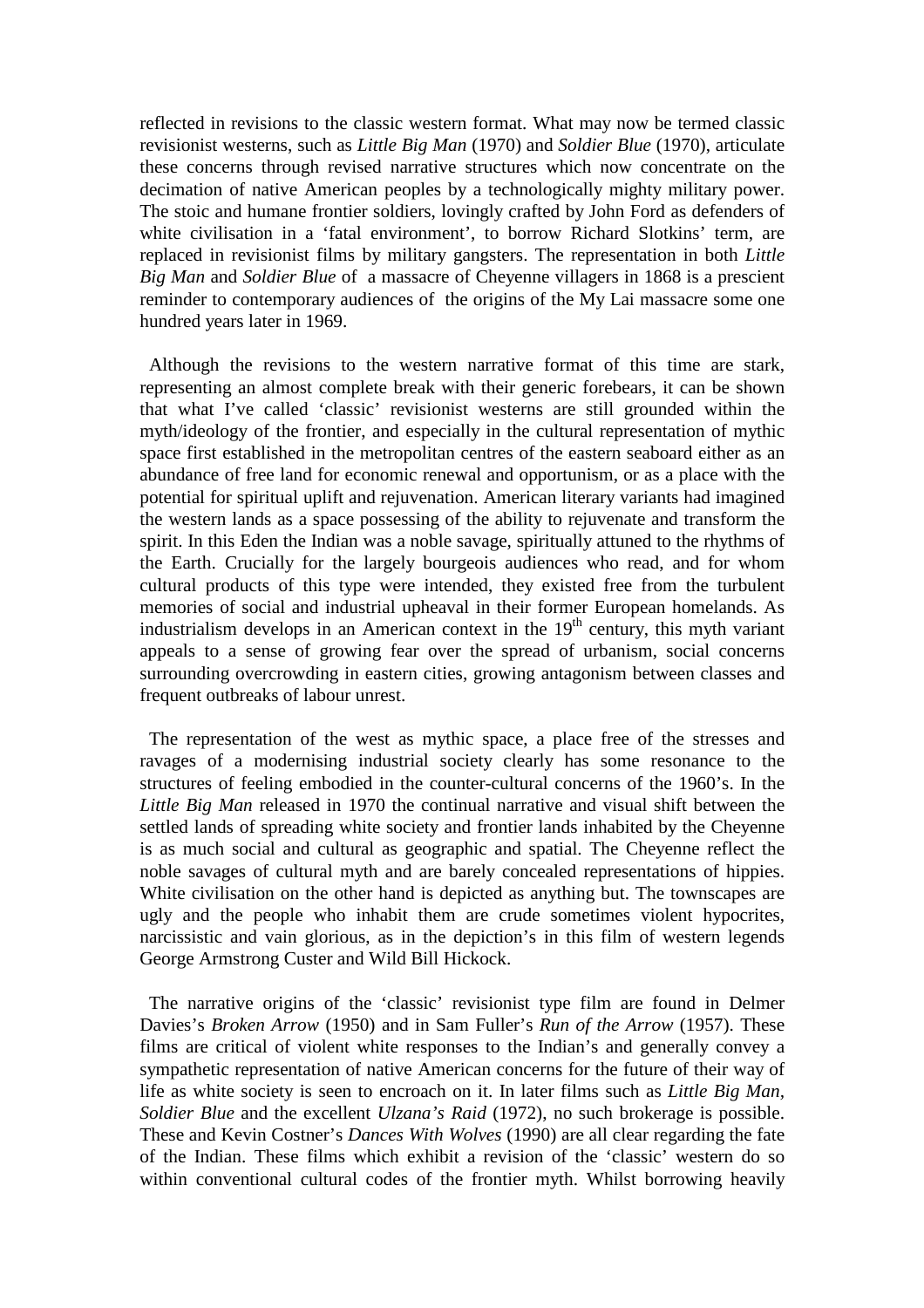from that cultural variant which stresses the 'mythic space' of the frontier, these films also convey the logic of Turner's thesis, that of an inexorable and fateful march westward of the United States. A civilising process in Turner's version and a destroyer of it in the 'classic' revisionist western. Nevertheless each speaks to the inevitability of white American colonisation of the continent.

 The western then, both 'classic' and 'classic' revisionist, work within familiar tropes of the American myth of the frontier. Each variant develops from the myth/literary representation of wilderness abundance and largesse. Both variations also articulate a Turnerian sense of fate. Those films written and released prior to the 1960's are largely triumphal and celebratory regarding the spread of American civilisation, seeing the defeat of the 'savage' Indian as being a necessary factor in the process. Towards the end of the 1960's the appeal of this triumphalism is diminished by concerns over civil rights and military campaigns overseas. In reflecting these social concerns through revisions to the narrative structure of westerns, revisionist films depict westward expansion through a sense of loss. This is not only or substantially as it affects Indians, through the loss of their land and way of life, but the loss of a mythic space in the American imagination. The mythic space of the west had promised an alternative to the ravages of national expansionism, urbanism and industrial modernisation. It's destruction by the representatives of these colonising destinies, the government, military and capitalists is expressed in these films through the subjugation and occupation of a space both actual and mythic, and through the destruction of its human embodiment the native American.

 Because the 'classic' revisionist western is bound by a frontier ideology of inexorable expansionism embodying the imaginative conceptualisation of mythic space, it is unable to envision any other outcome than that of fateful colonisation. The destiny of the west then is already foretold in myth, with little else to do but mourn the loss and end of possibilities. This is particularly true of those films whose central narrative construct involves the assimilation into Indian society of a white American. These films are of course always revisionist. Plotting usually follows the journey of spiritual discovery of a troubled and alienated white character. Always a male, he discovers in the mythic space inhabited by Indians a resolution to personal psychic traumas and a life-affirming way of being which is antithetical to his previous existence. In the cultural imaginings of the frontier myth, the mythic space inhabited by Indians embodies an opposite trajectory for the possibilities of American civilisation. What is offered here is seemingly radical, the representation through popular culture of an alternative American society. It is certainly popular, as the box office appeal and critical acclaim of films like *Little Big Man, A Man Called Horse* (both 1971) *and Dances with Wolves* proves. Yet, what is on offer here is not an appeal through a mass art form for social change, beyond the contextually incidental one for greater tolerance and understanding of native American history. These films, made as they are in the tradition of the frontier myth of American culture represent the idealist imaginings of the mythic space variant, that place of the bourgeois American imagination which is resistant and fearful of modernity, its attendant industrialism, urbanism and class and racial antagonisms. Of course, as I have tried to show, this idealism is inherent within the very myth of American colonisation and is bound up in its ideological project to explain the emergence of the American nation, its creed, its history and its people. Ultimately these films represent merely a variation of the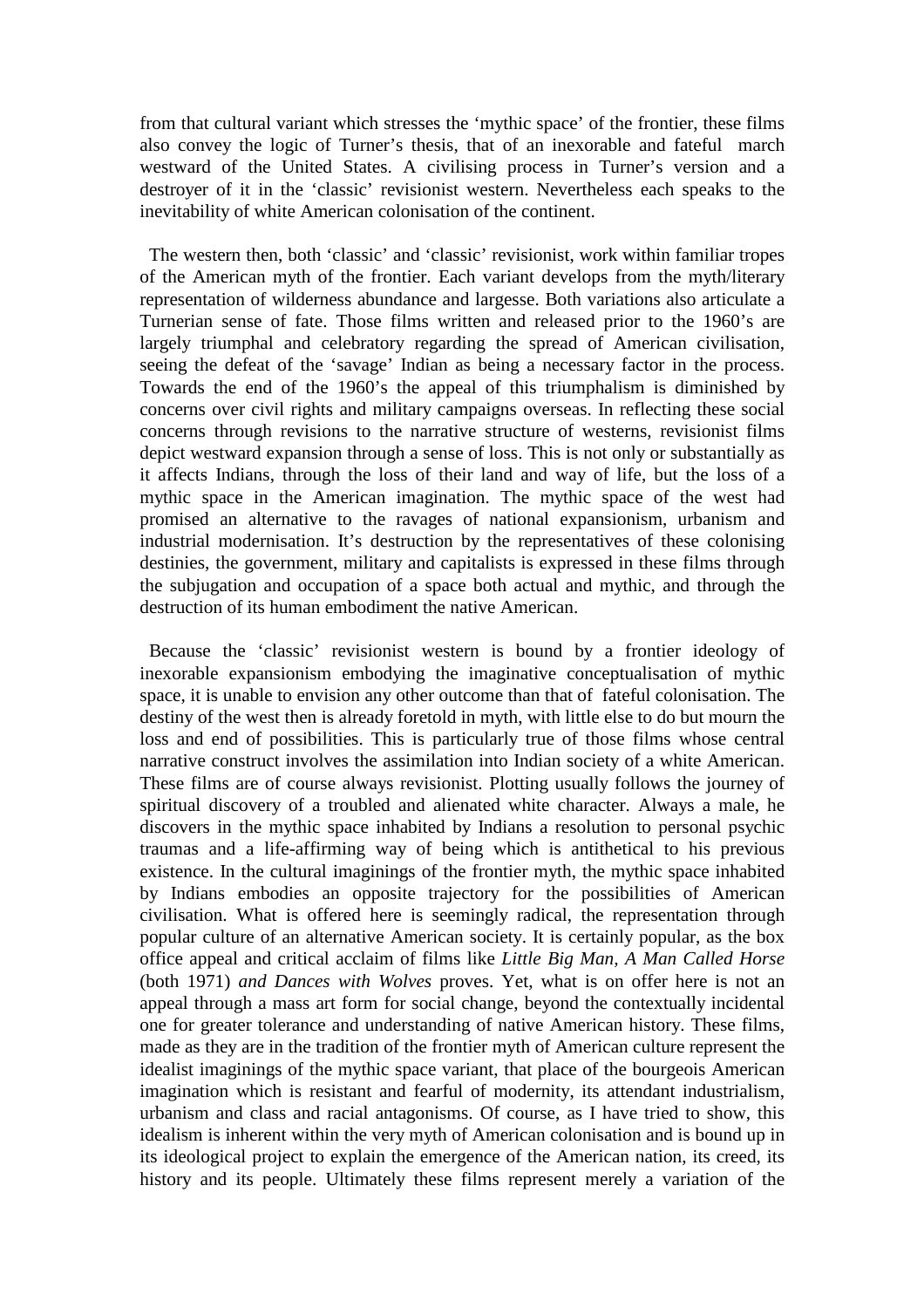triumphalism which attends this, cautionary tales depicting the dirty work of colonial conquest and representing the tragedy of American idealism.

 In a genre as rich and significant as the western there are to be found products which appear as truly revisionist. Such films not only debunk the structural and iconic conventions of the genre itself such as the spoof western *Blazing saddles* (1974), or Robert Altman's *Buffalo Bill and the Indians* (1972), but say something profound about the central organising principle of the genre, the myth of the frontier, and therefore about the emergence and meaning of America. To return to the *Outlaw Josey Wales,* this film tells the story of the forced flight/migration of oppressed people from an expanding American nation in the  $19<sup>th</sup>$  century. It ends in their eventual reconciliation and establishment as a community which through violent struggle has transcended the claims of national government to represent them and through this inclusion, to control them. Unlike the classic revisionist films of the period *The Outlaw Josey Wales* is not mournful, but as Michael Coyne acknowledges, 'truly life affirming'(Coyne, 1997). It is life affirming too not in simplified individualistic terms, which is the staple stuff of industrial Hollywood, but in codes that are social and communal, which is not. The destiny of eventual conquest which is inherent to the structure and meaning of classic revisionist westerns, is absent here. Even the Commanche with whom this new group resolves to co-exist, are not represented as doomed *a priori*, but are intent on violent resistance if American expansion threatens them. As Worland and Countryman (1998, p182-197) comment, 'one of the central themes in the past two decades historical work is the destruction of the hoary notion that Indians were simply and inexorably pushed back.' They explain that recent academic work has established a far greater complexity of relations in the West of whites and white colonialists, Hispanics, native Americans and Black Americans, who co-existed, intermingled and whose communities intersected. In *The Outlaw Josey Wales*, it appears that it is *these* historical insights, far more than those that inform the Turnerian thesis of progress, or the myth/ideology of the frontier, which are narratively dominant.

 *The Outlaw Josey Wales* is able to avoid the doom laden prognosis for American society which characterises the classic revisions to the western genre because it demythologises the mythic space of the frontier. That element of the American cultural imagination which gives to the western landscape and its human inhabitants the possibilities for spiritual and cultural transformation, but knows in advance that it's destiny too is colonisation is not embodied in the narrative structure of *Josey Wales.* Instead this film grounds its narrative focus and its 'story' of American colonialism in the actions, motivations and structures of human social/ historical interrelationships and not in the force of myth/imagination. In this way, in avoiding the destinational trap of revisionist westerns *The Outlaw Josey Wales* is able to offer a true revision of the genre and a small revision of the account of American history.